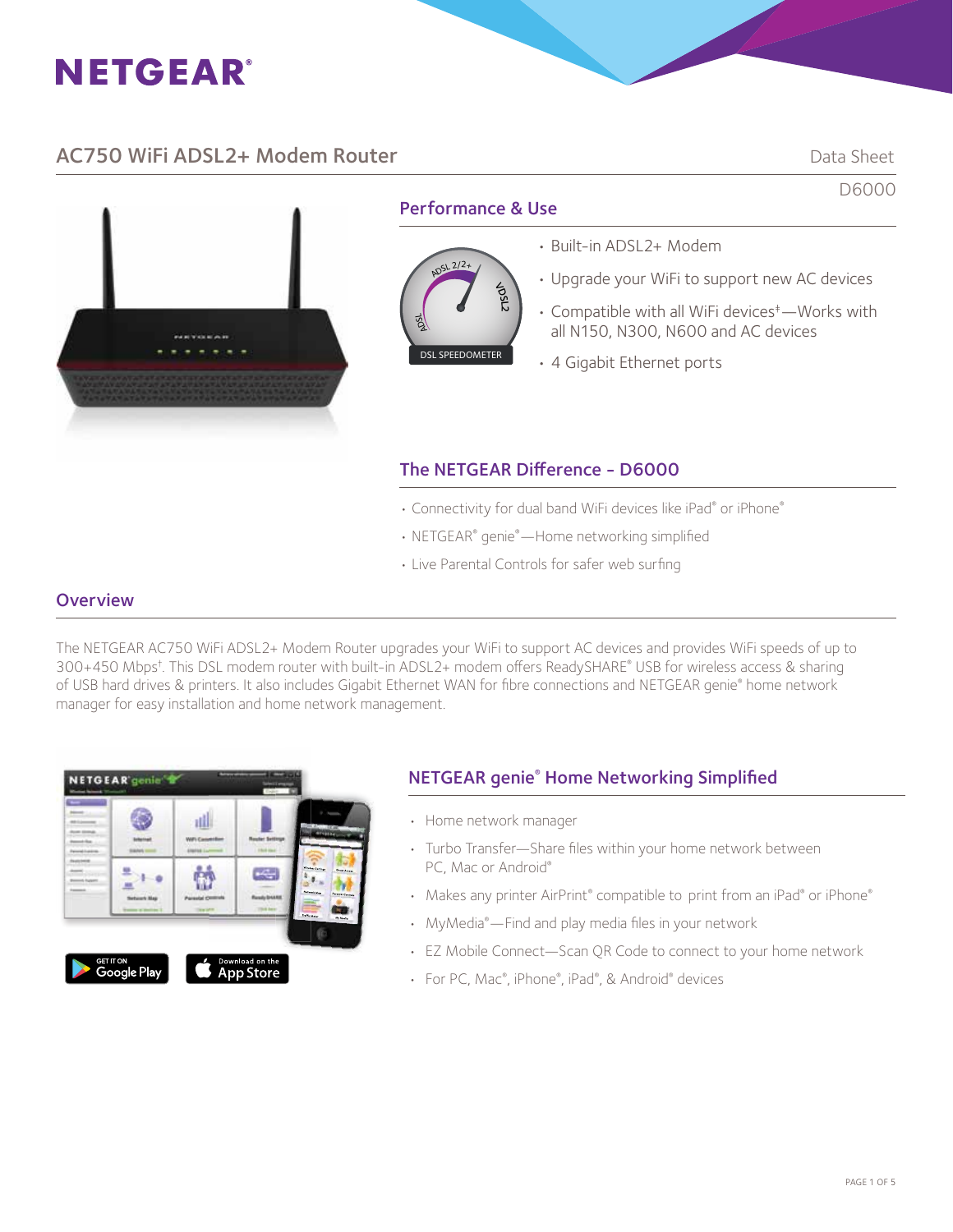# **NETGEAR®**

# AC750 WiFi ADSL2+ Modem Router **Data Sheet** Data Sheet

D6000

## Speed

Speed makes HD video better. Speed makes online gaming awesome. Speed makes all your devices really go. And anyplace you need speed, with NETGEAR you got it. Speeds of up to 300+450Mbps† . Everything you need for a fast, fast, fast connected home.

#### Faster WiFi Speed



GIGABIT WIRED—Ideal for HD gaming & video



 CABLE OR FIBER—Also connects to cable modem via Gigabit Ethernet WAN port

### WiFi Range

Homes come in all shapes and sizes. The NETGEAR **Better WiFi Range** AC750 WiFi ADSL2+ Modem Router with dual band technology provides WiFi connectivity throughout your home for all your Internet-enabled devices.



RANGE—For large homes

# Sharing

Relive memories and share them with others. Find photos, videos and music stored on a shared USB hard drive and enjoy them on your DLNA TV right from your couch. If it's secure and shared storage access you want NETGEAR has easy ways to do it.

#### Share & stream your movies, music, photos



**DENA®**—Find & play your media on DLNA TVs & game consoles

**READYSHARE®** USB ACCESS—Wirelessly access & share USB hard drive

### Reliable Connections

Stay connected—with your devices, your media, and your friends. Simultaneous Dual Band WiFi provides two separate WiFi networks—2.4GHz for legacy devices and 5GHz which is less interference-prone for media streaming. The advanced QoS technology provides higher priority for media streaming application for smoother HD video streaming and low-latency online gaming.

#### Enjoy high-performance connectivity throughout your home



 SIMULTANEOUS DUAL BAND— Reduces WiFi interference & doubles bandwidth



ADVANCED QoS—Optimized for smooth HD streaming & gaming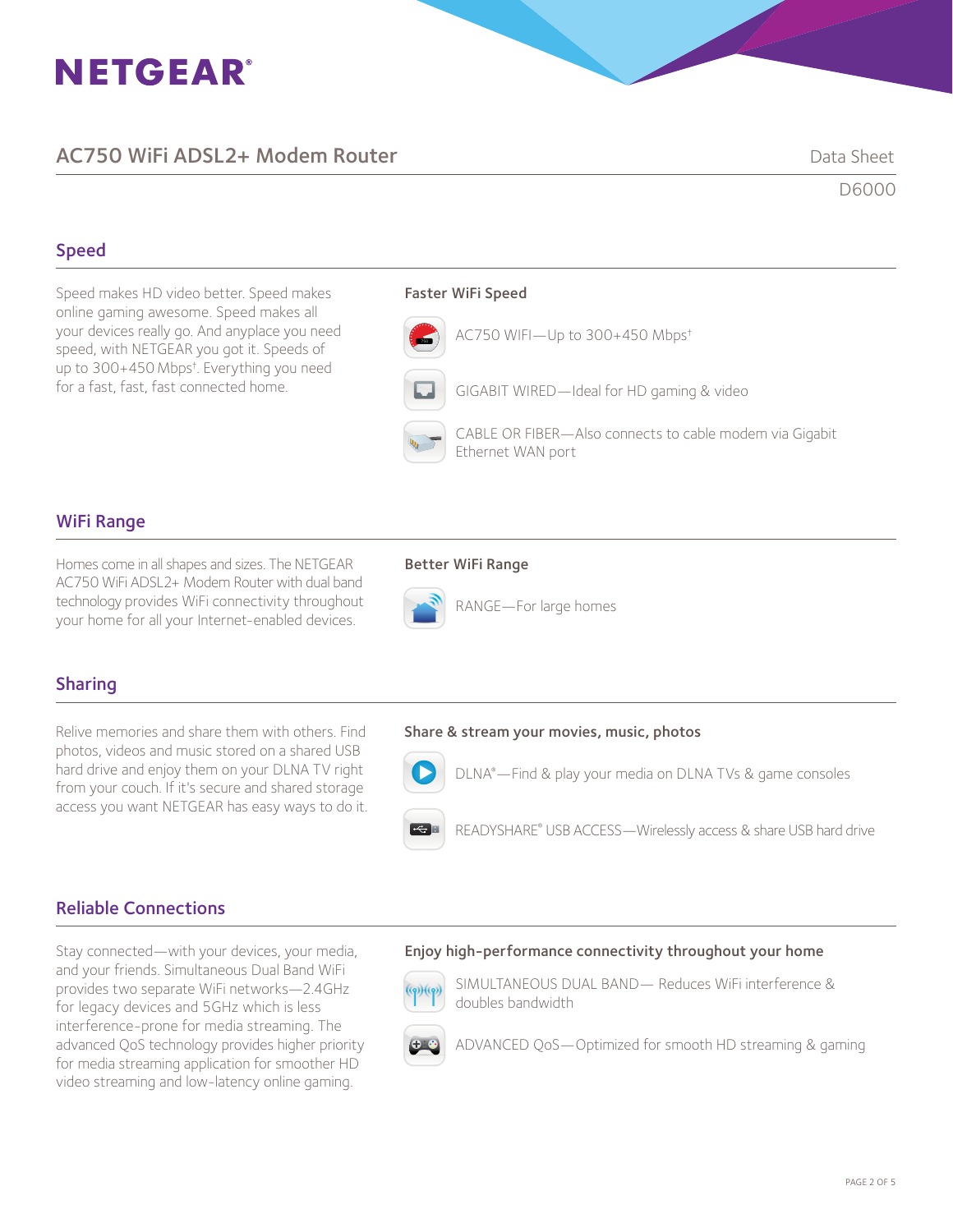# **NETGEAR®**

# AC750 WiFi ADSL2+ Modem Router **Data Sheet** Data Sheet

D6000

# Ease Of Use

NETGEAR makes it easy to do more with your digital devices. Manage your network with genie® App—a personal, icon-based dashboard that can control and monitor all your devices. Or, use Push 'N' Connect to add devices to your WiFi network with a push of a button. And the simple browser-based installation with no CD makes router installation easy using an iPad, tablet, smartphone, or computer.

#### Simple network management



**EASY INSTALL—Easy setup for iPad®**, tablets, smartphones & computers



NETGEAR GENIE® APP—Personal dashboard to monitor, control & repair your home network

PUSH 'N' CONNECT—Easy push button WiFi connections (WPS)



WIFI ON/OFF—Convenient power savings

# **Security**

Keep your Internet browsing experience safe and secure with the free parental controls. It allows you to limit access to certain web sites at certain times. For example no social networking or gaming site access after dinner time. Guest networks create a completely separate WiFi network for your guests' devices so they do not have access to your home network or to the shared USB hard drive with all your personal data. Secure WiFi connections offer high level WPA/WPA2 security.

### Safeguard your network



PARENTAL CONTROLS—Web filtering for all your connected devices



GUEST NETWORK ACCESS—Separate & secure access for guests



 SECURE WIFI CONNECTIONS—High level wireless security with WPA/WPA2

# Applications

With the AC750 WiFi Modem Router create a better home network for applications such as online gaming, HD streaming and a secure Internet connection.

#### Ideal Uses



EMAIL, CHAT, SURF, MUSIC, VIDEO—Enjoy a fast, reliable and secure wireless connection to the Internet



ONLINE GAMING—Optimized for multi-player gaming with no lags



HD STREAMING—Enjoy high-quality HD streaming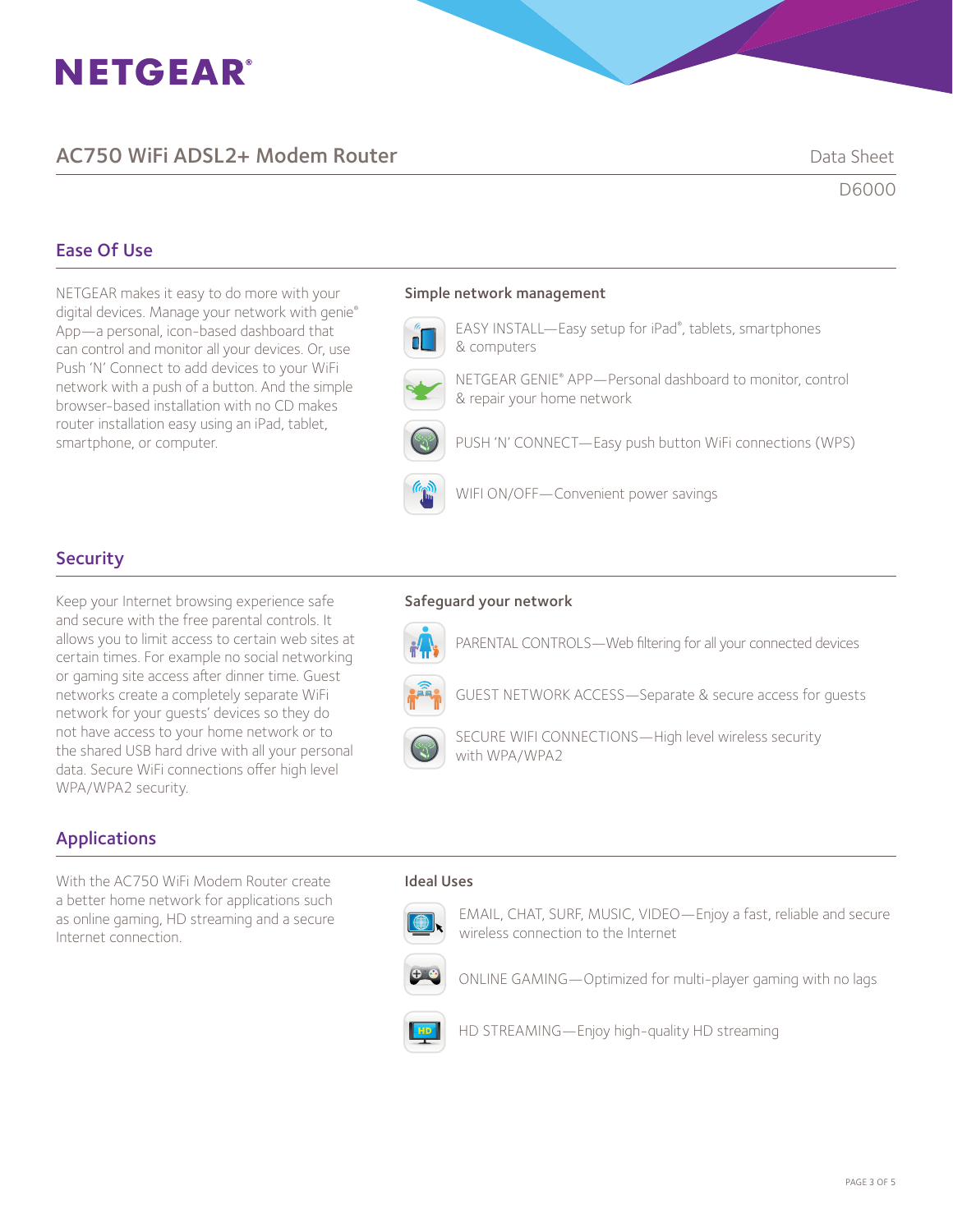

# AC750 WiFi ADSL2+ Modem Router National Sheet Data Sheet

# Connection Diagram



D6000